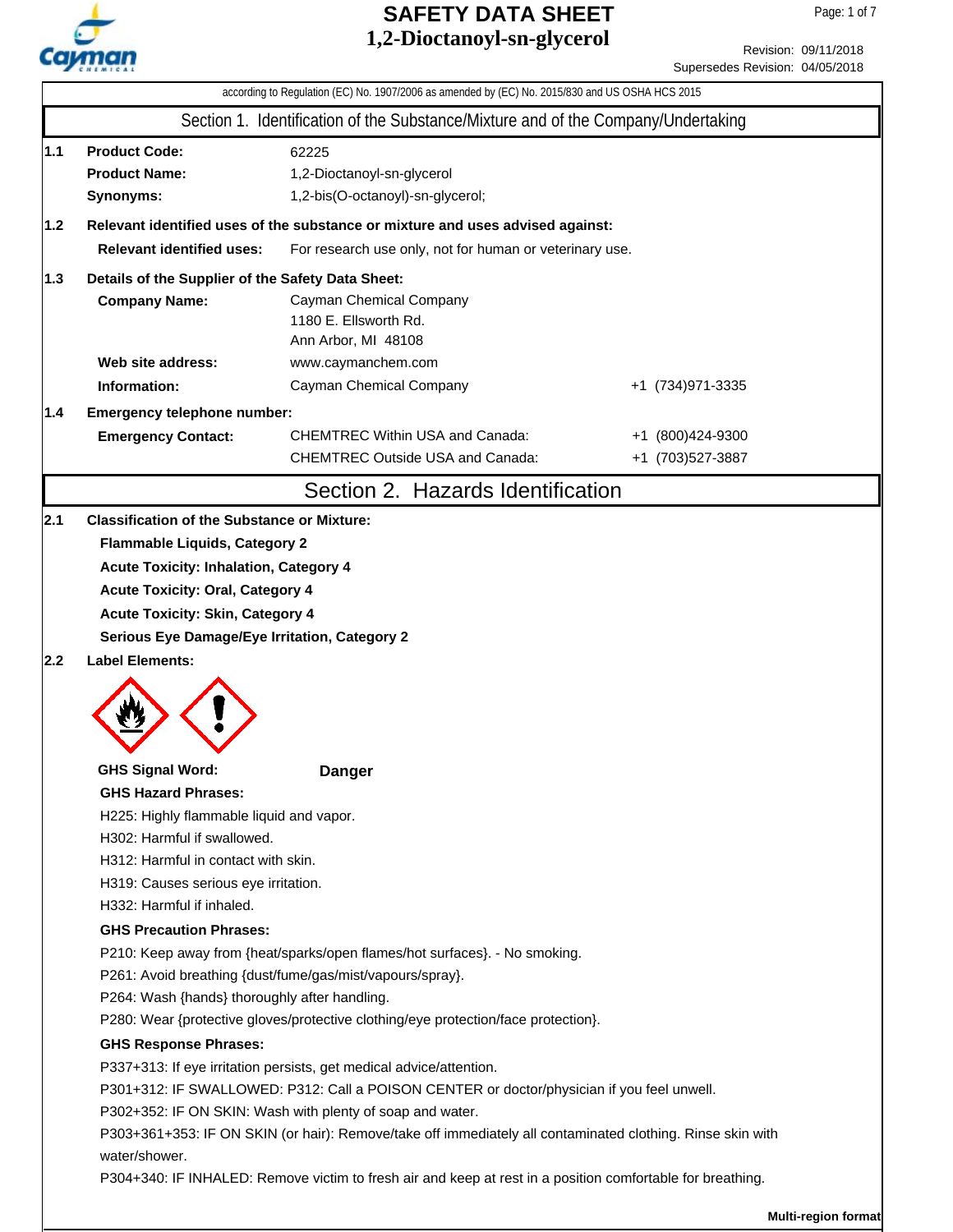Revision: 09/11/2018

Supersedes Revision: 04/05/2018 P305+351+338: IF IN EYES: Rinse cautiously with water for several minutes. Remove contact lenses, if present and easy to do. Continue rinsing. P321: Specific treatment {see ... on this label}. P330: Rinse mouth. P362+364: Take off contaminated clothing and wash it before reuse. Please refer to Section 7 for Storage and Section 13 for Disposal information. **GHS Storage and Disposal Phrases:** 2.3 Adverse Human Health Can cause fatal cyanide poisoning. Causes serious eye irritation. Harmful if swallowed, inhaled, or absorbed through the skin. **Adverse Human Health Effects and Symptoms:**

Material may be irritating to the mucous membranes and upper respiratory tract.

May be fatal if swallowed, inhaled, or absorbed through the skin.

May cause skin or respiratory system irritation.

Several hours may elapse from exposure to onset of symptoms.

To the best of our knowledge, the toxicological properties have not been thoroughly investigated.

### Section 3. Composition/Information on Ingredients

| CAS H/<br><b>RTECS#</b> | Hazardous Components (Chemical Name)/<br><b>REACH Registration No.</b> | <b>Concentration</b> | EC No./<br>EC Index No.   | <b>GHS Classification</b>                                                                                           |
|-------------------------|------------------------------------------------------------------------|----------------------|---------------------------|---------------------------------------------------------------------------------------------------------------------|
| 60514-48-9<br>RH0764500 | 1,2-Dioctanoyl-sn-glycerol                                             | 10.0%                | <b>NA</b><br><b>NA</b>    | No data available.                                                                                                  |
| 75-05-8<br>AL7700000    | Acetonitrile<br>01-2119471307-38                                       | 90.0%                | 200-835-2<br>608-001-00-3 | Flam. Lig. 2: H225<br>Acute Tox.(O) 4: H302<br>Acute Tox.(D) 4: H312<br>Eye Damage 2: H319<br>Acute Tox.(I) 4: H332 |

#### Section 4. First Aid Measures

| 4.1 | <b>Description of First Aid</b> |                                                                                                                                                                                                                   |
|-----|---------------------------------|-------------------------------------------------------------------------------------------------------------------------------------------------------------------------------------------------------------------|
|     | <b>Measures:</b>                |                                                                                                                                                                                                                   |
|     | In Case of Inhalation:          | Remove to fresh air. If not breathing, give artificial respiration or give oxygen by trained personnel.<br>Get immediate medical attention.                                                                       |
|     | In Case of Skin Contact:        | Immediately wash skin with soap and plenty of water for at least 15 minutes. Remove contaminated<br>clothing. Get medical attention if symptoms occur. Wash clothing before reuse.                                |
|     | In Case of Eye Contact:         | Hold eyelids apart and flush eyes with plenty of water for at least 15 minutes. Have eyes examined<br>and tested by medical personnel.                                                                            |
|     | In Case of Ingestion:           | Wash out mouth with water provided person is conscious. Never give anything by mouth to an<br>unconscious person. Get medical attention. Do NOT induce vomiting unless directed to do so by<br>medical personnel. |
| 4.2 |                                 | Important Symptoms and Exposure may cause: asphyxia, cyanosis, depression, diarrhea, dizziness, drowsiness, excitement,                                                                                           |
|     | <b>Effects, Both Acute and</b>  | headache, impaired judgement, lack of coordination, nausea, rash, vomiting, stupor, death.                                                                                                                        |
|     | Delayed:                        | Treat as cyanide poisoning. Always have on hand a cyanide first-aid kit, together with proper<br>instructions. The onset of symptoms is generally delayed pending conversion to cyanide.                          |
|     | <b>Note for the Doctor:</b>     | Acetonitrile is metabolized to cyanide. Patients with significant exposures must be observed for<br>signs of cyanide poisoning and treated accordingly.                                                           |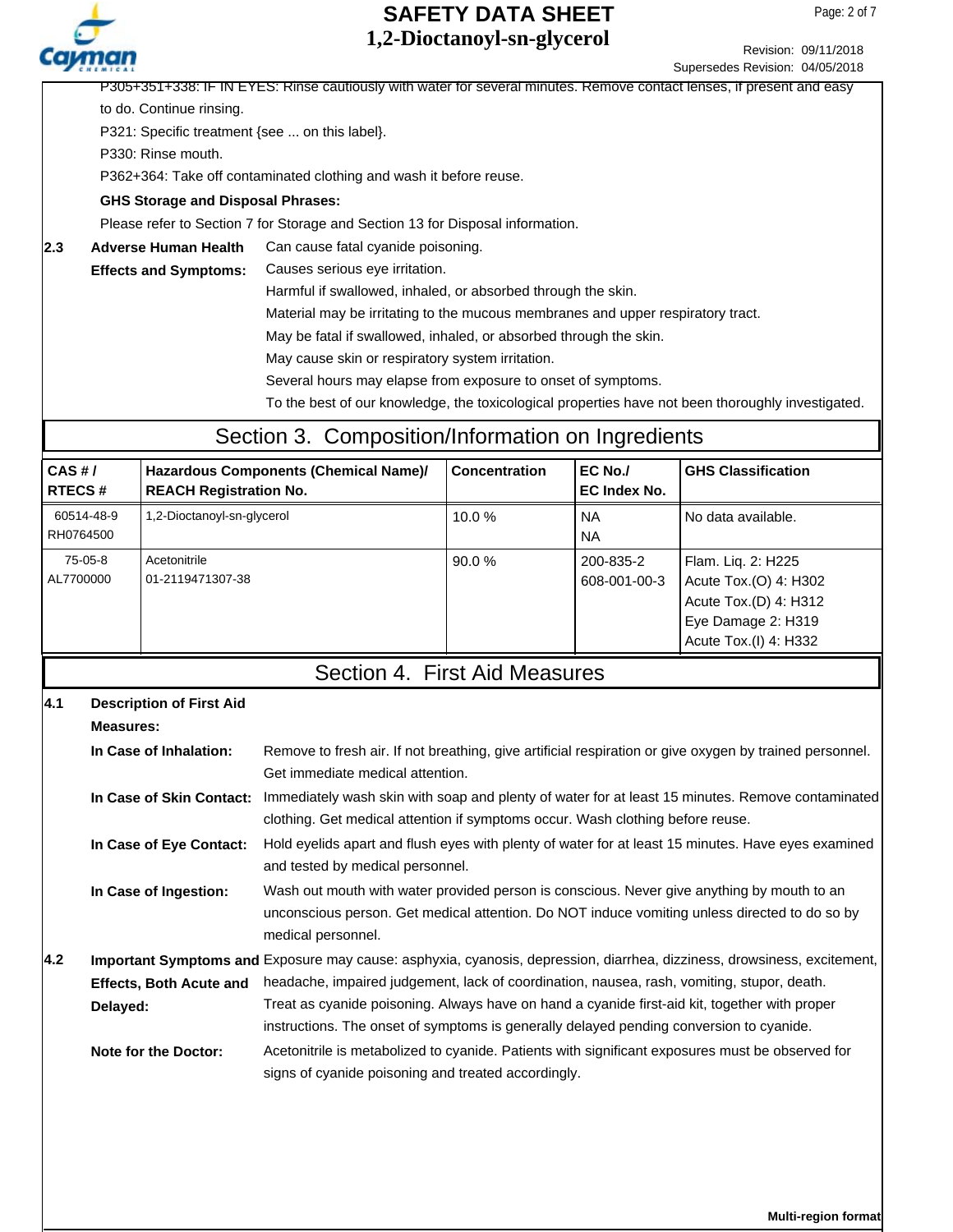

|                                 | Revision: 09/11/2018 |
|---------------------------------|----------------------|
| Supersedes Revision: 04/05/2018 |                      |

|         |                                                                     |                                                                              | Section 5. Fire Fighting Measures                                                                                        |                  |  |  |
|---------|---------------------------------------------------------------------|------------------------------------------------------------------------------|--------------------------------------------------------------------------------------------------------------------------|------------------|--|--|
| 5.1     | <b>Suitable Extinguishing</b>                                       |                                                                              | Use alcohol-resistant foam, carbon dioxide, water, or dry chemical spray.                                                |                  |  |  |
|         | Media:                                                              | Use water spray to cool fire-exposed containers.                             |                                                                                                                          |                  |  |  |
|         |                                                                     | Unsuitable Extinguishing A solid water stream may be inefficient.            |                                                                                                                          |                  |  |  |
|         | Media:                                                              |                                                                              |                                                                                                                          |                  |  |  |
| 5.2     |                                                                     |                                                                              | Flammable Properties and Can release vapors that form explosive mixtures at temperatures at or above the flashpoint.     |                  |  |  |
|         | Hazards:                                                            | Container explosion may occur under fire conditions.                         |                                                                                                                          |                  |  |  |
|         |                                                                     | Emits toxic fumes under fire conditions.                                     |                                                                                                                          |                  |  |  |
|         |                                                                     | Sensitive to static discharge.                                               |                                                                                                                          |                  |  |  |
|         |                                                                     |                                                                              | Vapors can travel to a source of ignition and flash back.                                                                |                  |  |  |
|         |                                                                     | No data available.                                                           |                                                                                                                          |                  |  |  |
|         | Flash Pt:                                                           | 2.00 C Method Used: Closed Cup                                               |                                                                                                                          |                  |  |  |
|         | <b>Explosive Limits:</b>                                            | LEL: 3.0%<br>at 25.0 C                                                       | UEL: 16.0%<br>at 25.0 C                                                                                                  |                  |  |  |
|         | <b>Autoignition Pt:</b>                                             | 524.00 C                                                                     |                                                                                                                          |                  |  |  |
| 5.3     |                                                                     |                                                                              | Fire Fighting Instructions: As in any fire, wear self-contained breathing apparatus pressure-demand (NIOSH approved or   |                  |  |  |
|         |                                                                     |                                                                              | equivalent), and full protective gear to prevent contact with skin and eyes.                                             |                  |  |  |
|         |                                                                     | Note: Flammable as diluted in acetonitrile.                                  |                                                                                                                          |                  |  |  |
|         |                                                                     |                                                                              | Section 6. Accidental Release Measures                                                                                   |                  |  |  |
| 6.1     | <b>Protective Precautions,</b>                                      |                                                                              | Avoid breathing vapors and provide adequate ventilation.                                                                 |                  |  |  |
|         |                                                                     |                                                                              | Protective Equipment and As conditions warrant, wear a NIOSH approved self-contained breathing apparatus, or respirator, |                  |  |  |
|         | <b>Emergency Procedures:</b>                                        |                                                                              | and appropriate personal protection (rubber boots, safety goggles, and heavy rubber gloves).                             |                  |  |  |
| 6.2     | <b>Environmental</b>                                                |                                                                              | Take steps to avoid release into the environment, if safe to do so.                                                      |                  |  |  |
|         | <b>Precautions:</b>                                                 |                                                                              |                                                                                                                          |                  |  |  |
| 6.3     | Methods and Material For Contain spill and collect, as appropriate. |                                                                              |                                                                                                                          |                  |  |  |
|         |                                                                     |                                                                              |                                                                                                                          |                  |  |  |
|         |                                                                     |                                                                              | Containment and Cleaning Transfer to a chemical waste container for disposal in accordance with local regulations.       |                  |  |  |
|         | Up:                                                                 |                                                                              |                                                                                                                          |                  |  |  |
|         |                                                                     |                                                                              |                                                                                                                          |                  |  |  |
|         |                                                                     |                                                                              | Section 7. Handling and Storage                                                                                          |                  |  |  |
| 7.1     |                                                                     | Precautions To Be Taken Avoid breathing dust/fume/gas/mist/vapours/spray.    |                                                                                                                          |                  |  |  |
|         | in Handling:                                                        | Avoid prolonged or repeated exposure.<br>Keep away from sources of ignition. |                                                                                                                          |                  |  |  |
|         |                                                                     |                                                                              | Take precautionary measures against static discharge.                                                                    |                  |  |  |
| 7.2     |                                                                     | Precautions To Be Taken Keep away from heat, sparks, and flame.              |                                                                                                                          |                  |  |  |
|         | in Storing:                                                         | Keep container tightly closed.                                               |                                                                                                                          |                  |  |  |
|         |                                                                     |                                                                              | Store in accordance with information listed on the product insert.                                                       |                  |  |  |
|         |                                                                     |                                                                              |                                                                                                                          |                  |  |  |
| 8.1     | <b>Exposure Parameters:</b>                                         |                                                                              | Section 8. Exposure Controls/Personal Protection                                                                         |                  |  |  |
| CAS#    | <b>Chemical Name</b>                                                | <b>Jurisdiction</b>                                                          | <b>Recommended Exposure Limits</b>                                                                                       | <b>Notations</b> |  |  |
| 75-05-8 | Acetonitrile                                                        | <b>ACGIH TLV</b>                                                             |                                                                                                                          |                  |  |  |
|         |                                                                     |                                                                              | TLV: 20 ppm                                                                                                              | Skin Absorption  |  |  |
|         |                                                                     | Europe<br>France VL                                                          | TWA: 70 mg/m3 (40 ppm)<br>TWA: 70 mg/m3 (40 ppm)                                                                         |                  |  |  |
|         |                                                                     |                                                                              | STEL: ()                                                                                                                 |                  |  |  |
|         |                                                                     | <b>OSHA PELS</b>                                                             | PEL: 40 ppm                                                                                                              |                  |  |  |
|         |                                                                     | <b>Britain EH40</b>                                                          | TWA: 68 mg/m3 (40 ppm)<br>STEL: 102 mg/m3 (60 ppm)                                                                       |                  |  |  |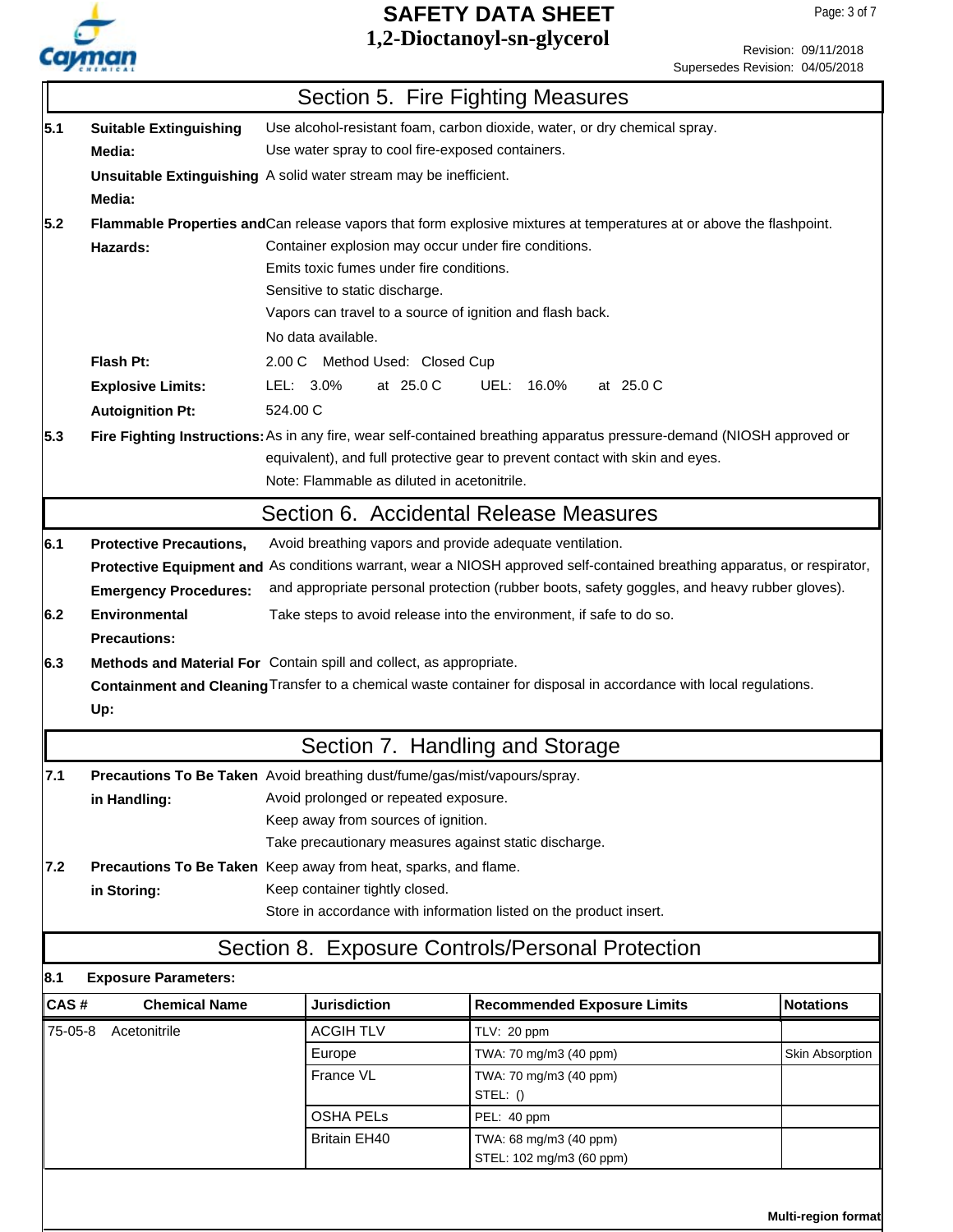

Revision: 09/11/2018 Supersedes Revision: 04/05/2018

| $\overline{8.2}$ | <b>Exposure Controls:</b>                                                         |                                                                                                       |  |  |  |
|------------------|-----------------------------------------------------------------------------------|-------------------------------------------------------------------------------------------------------|--|--|--|
| 8.2.1            | <b>Engineering Controls</b>                                                       | Use process enclosures, local exhaust ventilation, or other engineering controls to control airborne  |  |  |  |
|                  | (Ventilation etc.):                                                               | levels below recommended exposure limits.                                                             |  |  |  |
| 8.2.2            | <b>Personal protection equipment:</b>                                             |                                                                                                       |  |  |  |
|                  | <b>Eye Protection:</b>                                                            | Safety glasses                                                                                        |  |  |  |
|                  | <b>Protective Gloves:</b><br>Compatible chemical-resistant gloves                 |                                                                                                       |  |  |  |
|                  | Other Protective Clothing: Lab coat                                               |                                                                                                       |  |  |  |
|                  | <b>Respiratory Equipment</b><br>NIOSH approved respirator, as conditions warrant. |                                                                                                       |  |  |  |
|                  | (Specify Type):                                                                   |                                                                                                       |  |  |  |
|                  | Work/Hygienic/Maintenan Do not take internally.                                   |                                                                                                       |  |  |  |
|                  | ce Practices:                                                                     | Facilities storing or utilizing this material should be equipped with an eyewash and a safety shower. |  |  |  |
|                  |                                                                                   | Wash thoroughly after handling.                                                                       |  |  |  |
|                  |                                                                                   | No data available.                                                                                    |  |  |  |
|                  |                                                                                   | Section 9. Physical and Chemical Properties                                                           |  |  |  |
|                  |                                                                                   |                                                                                                       |  |  |  |
| 9.1              | <b>Information on Basic Physical and Chemical Properties</b>                      |                                                                                                       |  |  |  |
|                  | <b>Physical States:</b>                                                           | [ ] Solid<br>[ ] Gas<br>[X] Liquid<br>A solution in acetonitrile                                      |  |  |  |
|                  | <b>Appearance and Odor:</b>                                                       | No data.                                                                                              |  |  |  |
|                  | pH:                                                                               | No data.                                                                                              |  |  |  |
|                  | <b>Melting Point:</b>                                                             | No data.                                                                                              |  |  |  |
|                  | <b>Boiling Point:</b>                                                             |                                                                                                       |  |  |  |
|                  | Flash Pt:                                                                         | 2.00 C Method Used: Closed Cup                                                                        |  |  |  |
|                  | <b>Evaporation Rate:</b>                                                          | No data.                                                                                              |  |  |  |
|                  | Flammability (solid, gas):                                                        | No data available.<br>LEL: 3.0%<br>at 25.0 C<br>UEL: 16.0%<br>at 25.0 C                               |  |  |  |
|                  | <b>Explosive Limits:</b><br>Vapor Pressure (vs. Air or mm                         | 73 MM_HG at 20.0 C                                                                                    |  |  |  |
|                  | Hg):                                                                              |                                                                                                       |  |  |  |
|                  | Vapor Density (vs. Air = 1):                                                      | No data.                                                                                              |  |  |  |
|                  | Specific Gravity (Water = 1):                                                     | No data.                                                                                              |  |  |  |
|                  | <b>Solubility in Water:</b>                                                       | No data.                                                                                              |  |  |  |
|                  | <b>Octanol/Water Partition</b>                                                    | No data.                                                                                              |  |  |  |
|                  | <b>Coefficient:</b>                                                               |                                                                                                       |  |  |  |
|                  | <b>Autoignition Pt:</b>                                                           | 524.00 C                                                                                              |  |  |  |
|                  | <b>Decomposition Temperature:</b>                                                 | No data.                                                                                              |  |  |  |
|                  | <b>Viscosity:</b>                                                                 | No data.                                                                                              |  |  |  |
| 9.2              | <b>Other Information</b>                                                          |                                                                                                       |  |  |  |
|                  | <b>Percent Volatile:</b>                                                          |                                                                                                       |  |  |  |
|                  |                                                                                   | No data.                                                                                              |  |  |  |
|                  | <b>Molecular Formula &amp; Weight:</b>                                            | C19H36O5<br>344.5                                                                                     |  |  |  |
|                  |                                                                                   |                                                                                                       |  |  |  |
|                  |                                                                                   |                                                                                                       |  |  |  |
|                  |                                                                                   |                                                                                                       |  |  |  |
|                  |                                                                                   |                                                                                                       |  |  |  |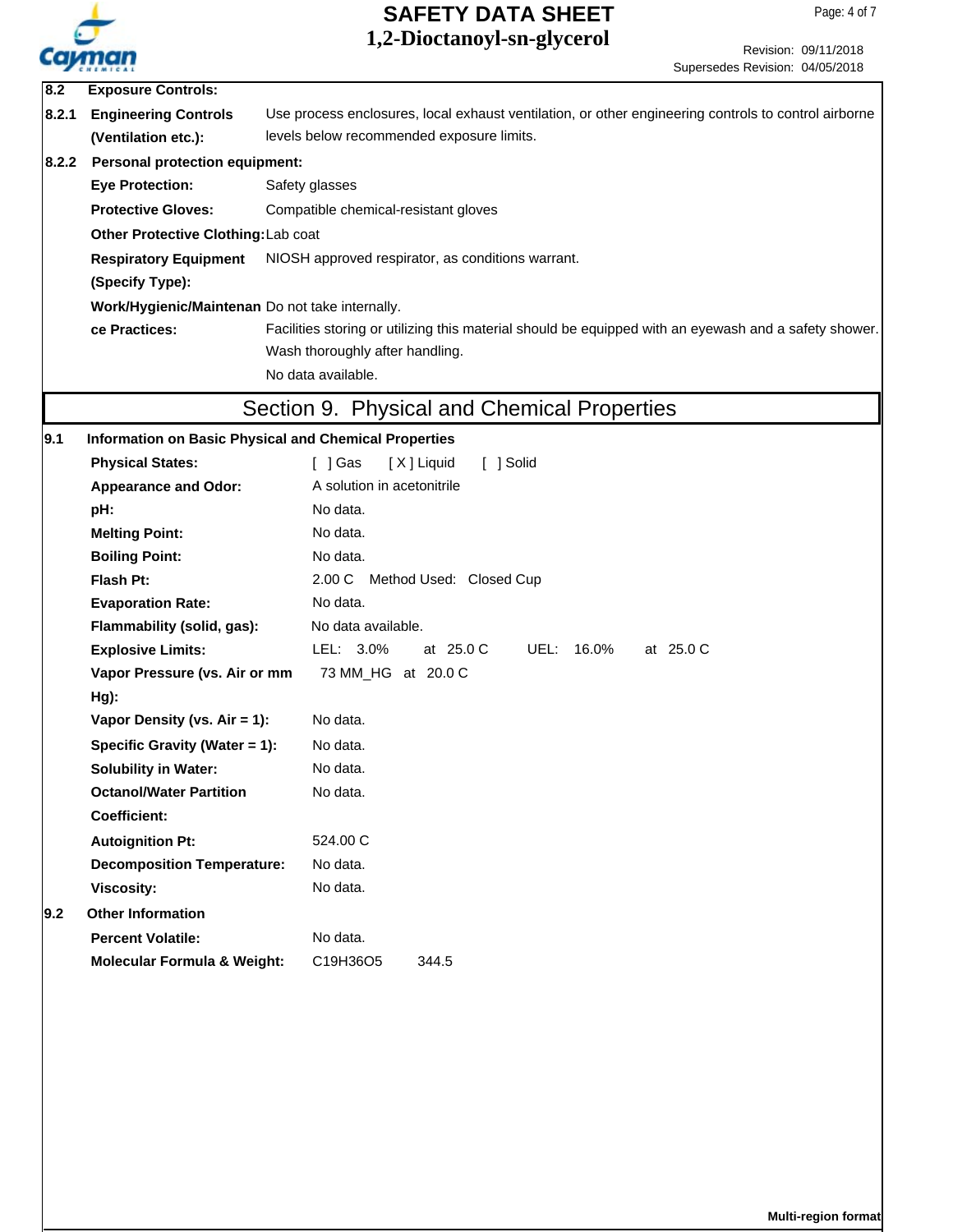

Revision: 09/11/2018 Supersedes Revision: 04/05/2018

|      |                                                                  |                                             | Section 10. Stability and Reactivity                                                                                                                                                              |            |                    |              |             |  |
|------|------------------------------------------------------------------|---------------------------------------------|---------------------------------------------------------------------------------------------------------------------------------------------------------------------------------------------------|------------|--------------------|--------------|-------------|--|
|      |                                                                  |                                             |                                                                                                                                                                                                   |            |                    |              |             |  |
| 10.1 | <b>Reactivity:</b>                                               |                                             | No data available.                                                                                                                                                                                |            |                    |              |             |  |
| 10.2 | Stability:                                                       |                                             | Unstable [ ]<br>Stable [X]                                                                                                                                                                        |            |                    |              |             |  |
| 10.3 | <b>Stability Note(s):</b>                                        |                                             | Stable if stored in accordance with information listed on the product insert.                                                                                                                     |            |                    |              |             |  |
|      | <b>Polymerization:</b>                                           | Will occur [ ]                              | Will not occur [X]                                                                                                                                                                                |            |                    |              |             |  |
| 10.4 | <b>Conditions To Avoid:</b><br>heat, flames, and sparks          |                                             |                                                                                                                                                                                                   |            |                    |              |             |  |
| 10.5 | Incompatibility - Materials acids                                |                                             |                                                                                                                                                                                                   |            |                    |              |             |  |
|      | <b>To Avoid:</b>                                                 |                                             | alkali metals                                                                                                                                                                                     |            |                    |              |             |  |
|      |                                                                  | bases                                       |                                                                                                                                                                                                   |            |                    |              |             |  |
|      |                                                                  | oxidizing agents                            |                                                                                                                                                                                                   |            |                    |              |             |  |
|      |                                                                  | reducing agents                             |                                                                                                                                                                                                   |            |                    |              |             |  |
| 10.6 | <b>Hazardous</b>                                                 | carbon dioxide                              |                                                                                                                                                                                                   |            |                    |              |             |  |
|      | Decomposition or                                                 | carbon monoxide                             |                                                                                                                                                                                                   |            |                    |              |             |  |
|      | <b>Byproducts:</b>                                               | hydrogen cyanide                            |                                                                                                                                                                                                   |            |                    |              |             |  |
|      |                                                                  | nitrogen oxides                             |                                                                                                                                                                                                   |            |                    |              |             |  |
|      |                                                                  |                                             | Section 11. Toxicological Information                                                                                                                                                             |            |                    |              |             |  |
| 11.1 | Information on                                                   |                                             | The toxicological effects of this product have not been thoroughly studied.                                                                                                                       |            |                    |              |             |  |
|      | <b>Toxicological Effects:</b>                                    |                                             | Acetonitrile - Toxicity Data: Oral LD50 (rat): 2,460 mg/kg; Oral LD50 (mouse): 269 mg/kg; Oral                                                                                                    |            |                    |              |             |  |
|      |                                                                  |                                             | LD50 (rabbit): 50 mg/kg; Oral TDLO (man): 64 mg/kg; Skin LD50 (rabbit): 980 mg/kg; Inhalation                                                                                                     |            |                    |              |             |  |
|      |                                                                  |                                             | TCLO (human): 160 ppm (4h); Inhalation LC50 (rat): 7,551 ppm (8h);                                                                                                                                |            |                    |              |             |  |
|      |                                                                  |                                             | Acetonitrile - Irritation Data: Skin (rabbit) 500 mg mild; Eye (rabbit): 100 µl (24 hr) moderate;                                                                                                 |            |                    |              |             |  |
|      | <b>Chronic Toxicological</b>                                     |                                             | Acetonitrile - Investigated as a mutagen, primary irritant, reproductive effector, and tumorigen.<br>Only select Registry of Toxic Effects of Chemical Substances (RTECS) data is presented here. |            |                    |              |             |  |
|      | Effects:                                                         |                                             |                                                                                                                                                                                                   |            |                    |              |             |  |
|      |                                                                  |                                             | See actual entry in RTECS for complete information.                                                                                                                                               |            |                    |              |             |  |
|      |                                                                  |                                             | Acetonitrile RTECS Number: AL7700000                                                                                                                                                              |            |                    |              |             |  |
|      | Carcinogenicity:                                                 | NTP? No                                     | IARC Monographs? No                                                                                                                                                                               |            | OSHA Regulated? No |              |             |  |
| CAS# |                                                                  | <b>Hazardous Components (Chemical Name)</b> |                                                                                                                                                                                                   | <b>NTP</b> | <b>IARC</b>        | <b>ACGIH</b> | <b>OSHA</b> |  |
|      | 60514-48-9                                                       | 1,2-Dioctanoyl-sn-glycerol                  |                                                                                                                                                                                                   | n.a.       | n.a.               | n.a.         | n.a.        |  |
|      | 75-05-8<br>Acetonitrile                                          |                                             |                                                                                                                                                                                                   | n.a.       | n.a.               | AA           | n.a.        |  |
|      |                                                                  |                                             | Section 12. Ecological Information                                                                                                                                                                |            |                    |              |             |  |
|      |                                                                  |                                             | Avoid release into the environment.                                                                                                                                                               |            |                    |              |             |  |
| 12.1 | <b>Toxicity:</b>                                                 |                                             | Runoff from fire control or dilution water may cause pollution.                                                                                                                                   |            |                    |              |             |  |
|      |                                                                  |                                             |                                                                                                                                                                                                   |            |                    |              |             |  |
| 12.2 | <b>Persistence and</b>                                           | No data available.                          |                                                                                                                                                                                                   |            |                    |              |             |  |
|      | Degradability:                                                   |                                             |                                                                                                                                                                                                   |            |                    |              |             |  |
| 12.3 | <b>Bioaccumulative</b>                                           |                                             | No data available.                                                                                                                                                                                |            |                    |              |             |  |
|      | Potential:                                                       |                                             |                                                                                                                                                                                                   |            |                    |              |             |  |
| 12.4 | <b>Mobility in Soil:</b>                                         |                                             | No data available.                                                                                                                                                                                |            |                    |              |             |  |
| 12.5 | <b>Results of PBT and vPvB</b> No data available.<br>assessment: |                                             |                                                                                                                                                                                                   |            |                    |              |             |  |
| 12.6 | Other adverse effects:                                           | No data available.                          |                                                                                                                                                                                                   |            |                    |              |             |  |
|      |                                                                  |                                             |                                                                                                                                                                                                   |            |                    |              |             |  |
|      |                                                                  |                                             |                                                                                                                                                                                                   |            |                    |              |             |  |
|      |                                                                  |                                             |                                                                                                                                                                                                   |            |                    |              |             |  |
|      |                                                                  |                                             |                                                                                                                                                                                                   |            |                    |              |             |  |
|      |                                                                  |                                             |                                                                                                                                                                                                   |            |                    |              |             |  |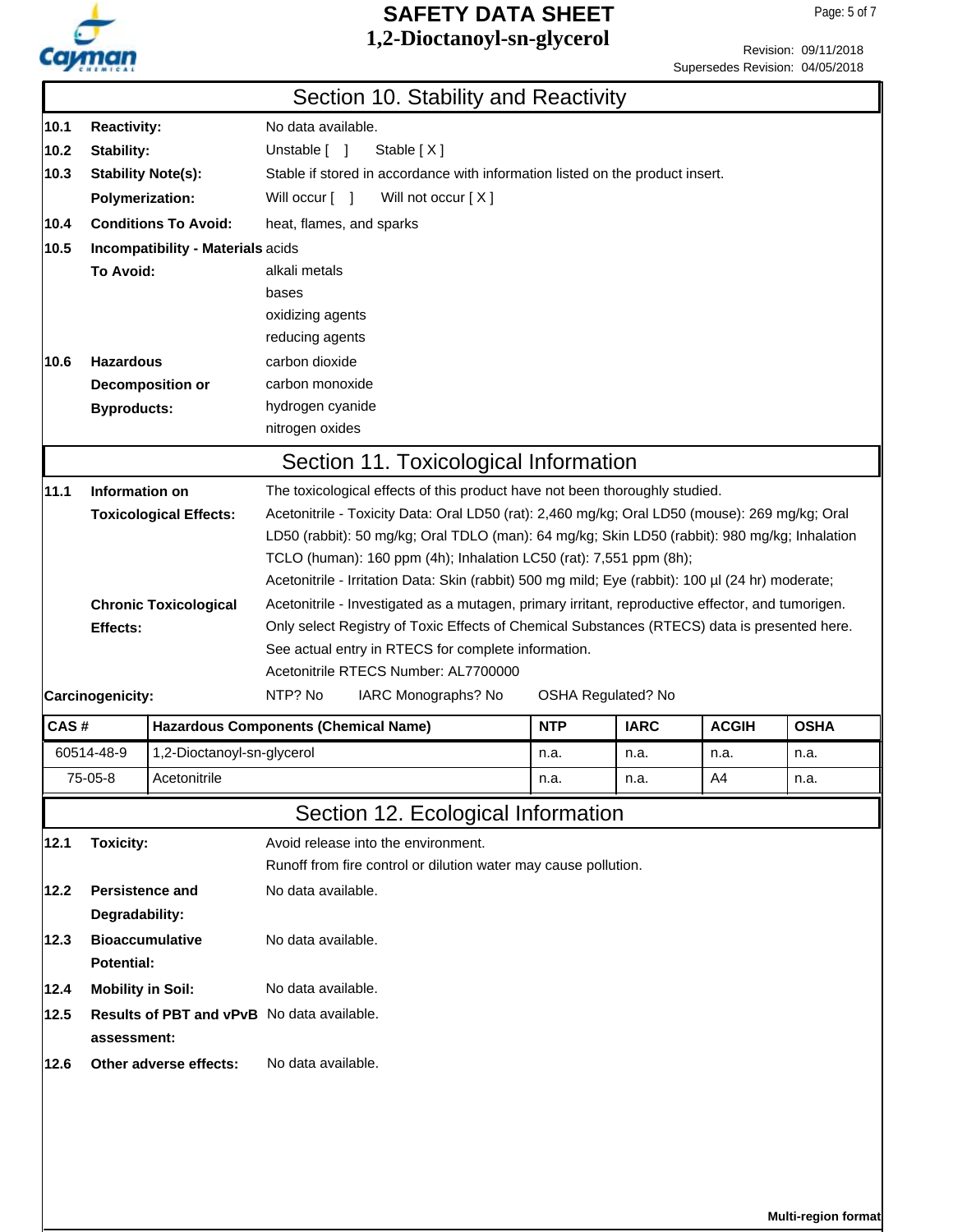

Revision: 09/11/2018 Supersedes Revision: 04/05/2018

| Section 13. Disposal Considerations                                                                        |                                                            |                                                                                                                                                                                   |                                                                                           |             |                                               |  |  |  |
|------------------------------------------------------------------------------------------------------------|------------------------------------------------------------|-----------------------------------------------------------------------------------------------------------------------------------------------------------------------------------|-------------------------------------------------------------------------------------------|-------------|-----------------------------------------------|--|--|--|
| 13.1<br><b>Waste Disposal Method:</b><br>Dispose in accordance with local, state, and federal regulations. |                                                            |                                                                                                                                                                                   |                                                                                           |             |                                               |  |  |  |
|                                                                                                            | Section 14. Transport Information                          |                                                                                                                                                                                   |                                                                                           |             |                                               |  |  |  |
| 14.1                                                                                                       | <b>LAND TRANSPORT (US DOT):</b>                            |                                                                                                                                                                                   |                                                                                           |             |                                               |  |  |  |
| <b>DOT Proper Shipping Name:</b><br>Acetonitrile Solution                                                  |                                                            |                                                                                                                                                                                   |                                                                                           |             |                                               |  |  |  |
| <b>DOT Hazard Class:</b><br>3<br>FLAMMABLE LIQUID                                                          |                                                            |                                                                                                                                                                                   |                                                                                           |             |                                               |  |  |  |
|                                                                                                            | <b>UN/NA Number:</b><br>1648<br>Ш<br><b>Packing Group:</b> |                                                                                                                                                                                   |                                                                                           |             |                                               |  |  |  |
| 14.1                                                                                                       | <b>LAND TRANSPORT (European ADR/RID):</b>                  | <b>AMMABLE LIQU</b>                                                                                                                                                               |                                                                                           |             |                                               |  |  |  |
|                                                                                                            | <b>ADR/RID Shipping Name:</b>                              | <b>Acetonitrile Solution</b>                                                                                                                                                      |                                                                                           |             |                                               |  |  |  |
| <b>UN Number:</b>                                                                                          |                                                            | 1648                                                                                                                                                                              | <b>Packing Group:</b>                                                                     |             | Ш                                             |  |  |  |
| <b>Hazard Class:</b>                                                                                       |                                                            | 3 - FLAMMABLE LIQUID                                                                                                                                                              |                                                                                           |             |                                               |  |  |  |
| 14.3                                                                                                       | AIR TRANSPORT (ICAO/IATA):                                 |                                                                                                                                                                                   |                                                                                           |             |                                               |  |  |  |
|                                                                                                            | <b>ICAO/IATA Shipping Name:</b>                            | Acetonitrile Solution                                                                                                                                                             |                                                                                           |             |                                               |  |  |  |
| <b>UN Number:</b>                                                                                          |                                                            | 1648                                                                                                                                                                              | <b>Packing Group:</b>                                                                     |             | $\mathbf{H}$                                  |  |  |  |
| <b>Hazard Class:</b>                                                                                       |                                                            | 3 - FLAMMABLE LIQUID                                                                                                                                                              | <b>IATA Classification:</b>                                                               |             | 3                                             |  |  |  |
| <b>Additional Transport</b>                                                                                |                                                            | Transport in accordance with local, state, and federal regulations.                                                                                                               |                                                                                           |             |                                               |  |  |  |
| Information:                                                                                               |                                                            | When sold in quantities of less than or equal to 1 mL, or 1 g, with an Excepted Quantity Code of                                                                                  |                                                                                           |             |                                               |  |  |  |
|                                                                                                            |                                                            | E1, E2, E4, or E5, this item meets the De Minimis Quantities exemption, per IATA 2.6.10.<br>Therefore packaging does not have to be labeled as Dangerous Goods/Excepted Quantity. |                                                                                           |             |                                               |  |  |  |
|                                                                                                            |                                                            | Section 15. Regulatory Information                                                                                                                                                |                                                                                           |             |                                               |  |  |  |
|                                                                                                            |                                                            | EPA SARA (Superfund Amendments and Reauthorization Act of 1986) Lists                                                                                                             |                                                                                           |             |                                               |  |  |  |
| CAS#                                                                                                       |                                                            | <b>Hazardous Components (Chemical Name)</b>                                                                                                                                       | S. 302 (EHS)                                                                              | S. 304 RQ   | S. 313 (TRI)                                  |  |  |  |
| 60514-48-9                                                                                                 | 1,2-Dioctanoyl-sn-glycerol                                 |                                                                                                                                                                                   | No                                                                                        | No          | No                                            |  |  |  |
| 75-05-8                                                                                                    | Acetonitrile                                               |                                                                                                                                                                                   | No                                                                                        | Yes 5000 LB | Yes                                           |  |  |  |
| CAS#                                                                                                       |                                                            | <b>Hazardous Components (Chemical Name)</b>                                                                                                                                       | Other US EPA or State Lists                                                               |             |                                               |  |  |  |
| 60514-48-9                                                                                                 | 1,2-Dioctanoyl-sn-glycerol                                 |                                                                                                                                                                                   | PROP.65: No                                                                               |             | CAA HAP, ODC: No; CWA NPDES: No; TSCA: No; CA |  |  |  |
| 75-05-8                                                                                                    | Acetonitrile                                               |                                                                                                                                                                                   | CAA HAP, ODC: HAP: VHAP; CWA NPDES: No; TSCA: Yes -<br>Inventory, 8A PAIR; CA PROP.65: No |             |                                               |  |  |  |
| <b>Regulatory Information</b>                                                                              |                                                            | This SDS was prepared in accordance with 29 CFR 1910.1200 and Regulation (EC)                                                                                                     |                                                                                           |             |                                               |  |  |  |
| <b>Statement:</b>                                                                                          |                                                            | No.1272/2008.                                                                                                                                                                     |                                                                                           |             |                                               |  |  |  |
|                                                                                                            |                                                            |                                                                                                                                                                                   |                                                                                           |             |                                               |  |  |  |
|                                                                                                            |                                                            |                                                                                                                                                                                   |                                                                                           |             |                                               |  |  |  |
|                                                                                                            |                                                            |                                                                                                                                                                                   |                                                                                           |             |                                               |  |  |  |
|                                                                                                            |                                                            |                                                                                                                                                                                   |                                                                                           |             |                                               |  |  |  |
|                                                                                                            |                                                            |                                                                                                                                                                                   |                                                                                           |             |                                               |  |  |  |
|                                                                                                            |                                                            |                                                                                                                                                                                   |                                                                                           |             |                                               |  |  |  |
|                                                                                                            |                                                            |                                                                                                                                                                                   |                                                                                           |             |                                               |  |  |  |
|                                                                                                            |                                                            |                                                                                                                                                                                   |                                                                                           |             |                                               |  |  |  |
|                                                                                                            | Multi-region format                                        |                                                                                                                                                                                   |                                                                                           |             |                                               |  |  |  |